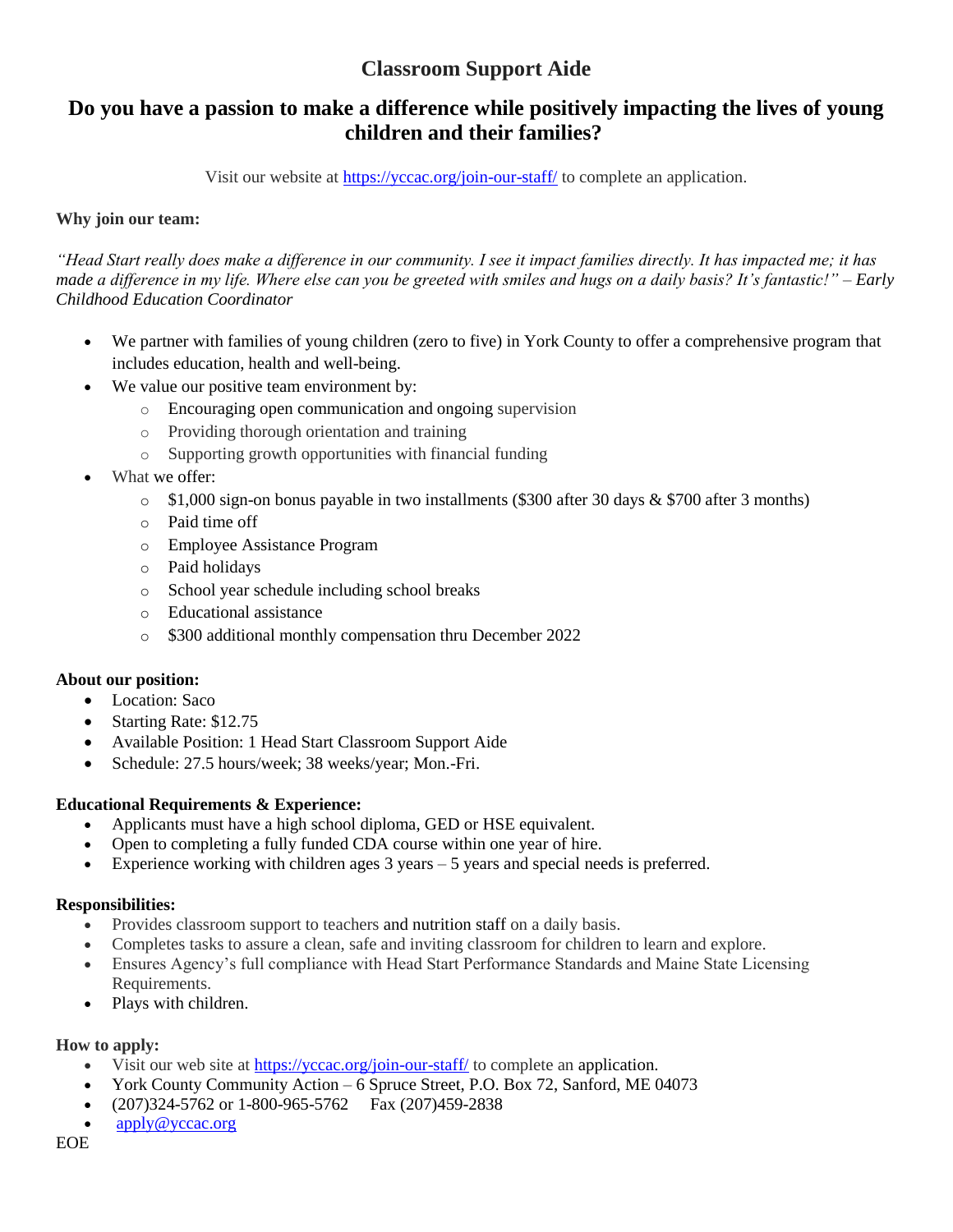## **Do you have a passion to make a difference while positively impacting the lives of young children and their families?**

Visit our website at<https://yccac.org/join-our-staff/> to complete an application.

## **Why join our team:**

*"Head Start really does make a difference in our community. I see it impact families directly. It has impacted me; it has made a difference in my life. Where else can you be greeted with smiles and hugs on a daily basis? It's fantastic!" – Early Childhood Education Coordinator*

- We partner with families of young children (zero to five) in York County to offer a comprehensive program that includes education, health and well-being.
- We value our positive team environment by:
	- o Encouraging open communication and ongoing supervision
	- o Providing thorough orientation and training
	- o Supporting growth opportunities with financial funding
- What we offer:
	- $\circ$  \$1,000 sign-on bonus payable in two installments (\$300 after 30 days & \$700 after 3 months)
	- o Paid time off
	- o Employee Assistance Program
	- o Paid holidays
	- o School year schedule including school breaks
	- o Educational assistance
	- o \$300 additional monthly compensation thru December 2022

## **About our position:**

- Location: JFK, Biddeford
- Starting Rate: \$12.75
- Available Position: 1 Head Start Classroom Support Aide
- Schedule: 25 hours/week; 37 weeks/year; Mon.-Fri.

## **Educational Requirements & Experience:**

- Applicants must have a high school diploma, GED or HSE equivalent.
- Open to completing a fully funded CDA course within one year of hire.
- Experience working with children ages 3 years 5 years and special needs is preferred.
- Must have or be in the process of aquiring a CHRC with the State of Maine DOE.

#### **Responsibilities:**

- Provides classroom support to teachers and nutrition staff on a daily basis.
- Completes tasks to assure a clean, safe and inviting classroom for children to learn and explore.
- Ensures Agency's full compliance with Head Start Performance Standards and Maine State Licensing Requirements.
- Plays with children.

- Visit our web site at <https://yccac.org/join-our-staff/> to complete an application.
- York County Community Action 6 Spruce Street, P.O. Box 72, Sanford, ME 04073
- (207)324-5762 or 1-800-965-5762 Fax (207)459-2838
- [apply@yccac.org](mailto:apply@yccac.org)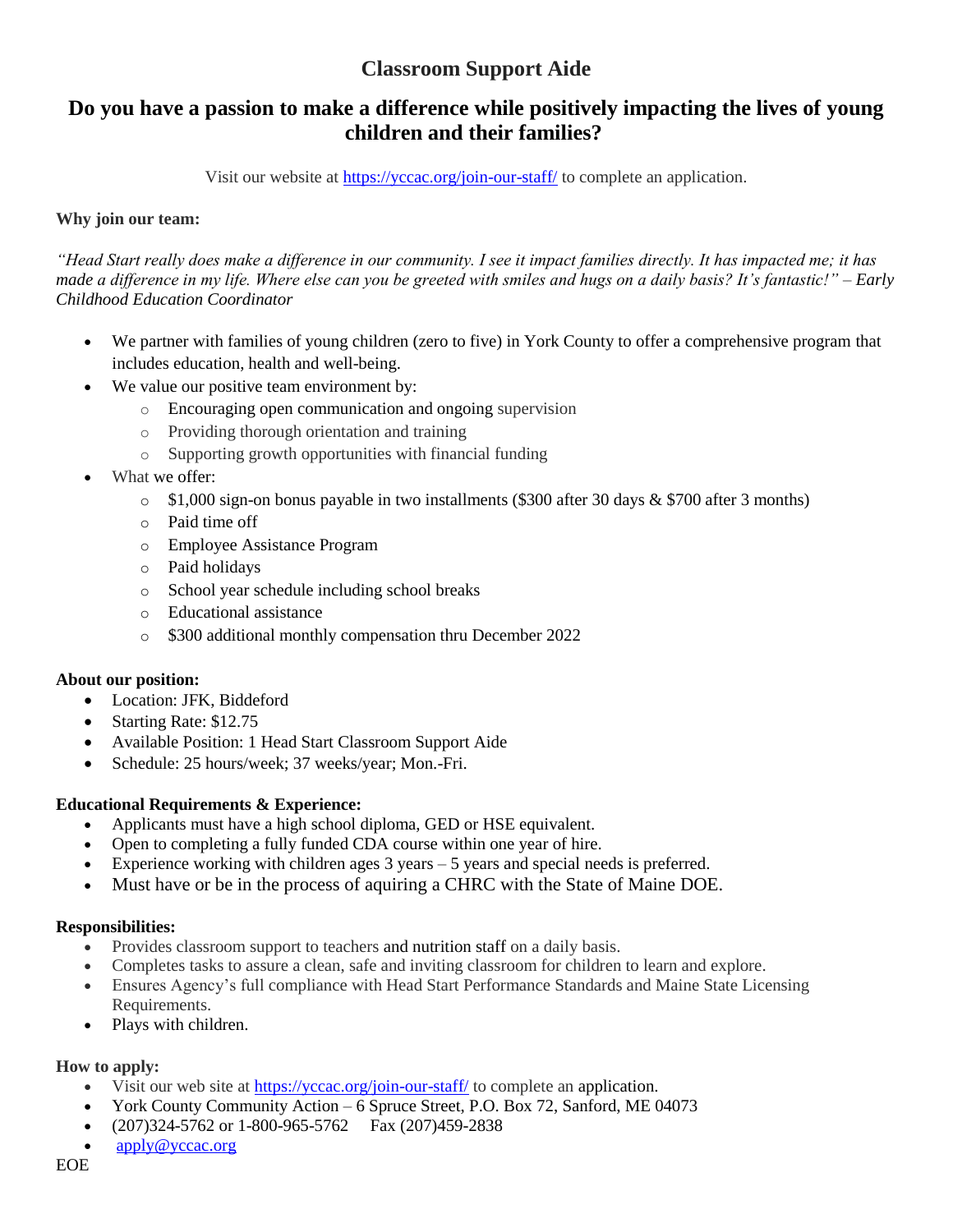## **Do you have a passion to make a difference while positively impacting the lives of young children and their families?**

Visit our website at<https://yccac.org/join-our-staff/> to complete an application.

### **Why join our team:**

*"Head Start really does make a difference in our community. I see it impact families directly. It has impacted me; it has made a difference in my life. Where else can you be greeted with smiles and hugs on a daily basis? It's fantastic!" – Early Childhood Education Coordinator*

- We partner with families of young children (zero to five) in York County to offer a comprehensive program that includes education, health and well-being.
- We value our positive team environment by:
	- o Encouraging open communication and ongoing supervision
	- o Providing thorough orientation and training
	- o Supporting growth opportunities with financial funding
- What we offer:
	- $\circ$  \$1,000 sign-on bonus payable in two installments (\$300 after 30 days & \$700 after 3 months)
	- o Paid time off
	- o Employee Assistance Program
	- o Paid holidays
	- o School year schedule including school breaks
	- o Educational assistance
	- o \$300 additional monthly compensation thru December, 2022

#### **About our position:**

- Location: Stone Street, Biddeford
- Starting Rate: \$12.75
- Available Position: 1 Head Start Classroom Support Aide
- Schedule: 27.5 hours/week; 38 weeks/year; Mon.-Fri.

## **Educational Requirements & Experience:**

- Applicants must have a high school diploma, GED or HSE equivalent.
- Open to completing a fully funded CDA course within one year of hire.
- Experience working with children ages  $3$  years  $-5$  years and special needs is preferred.

#### **Responsibilities:**

- Provides classroom support to teachers and nutrition staff on a daily basis.
- Completes tasks to assure a clean, safe and inviting classroom for children to learn and explore.
- Ensures Agency's full compliance with Head Start Performance Standards and Maine State Licensing Requirements.
- Plays with children.

- Visit our web site at <https://yccac.org/join-our-staff/> to complete an application.
- York County Community Action 6 Spruce Street, P.O. Box 72, Sanford, ME 04073
- (207)324-5762 or 1-800-965-5762 Fax (207)459-2838
- [apply@yccac.org](mailto:apply@yccac.org)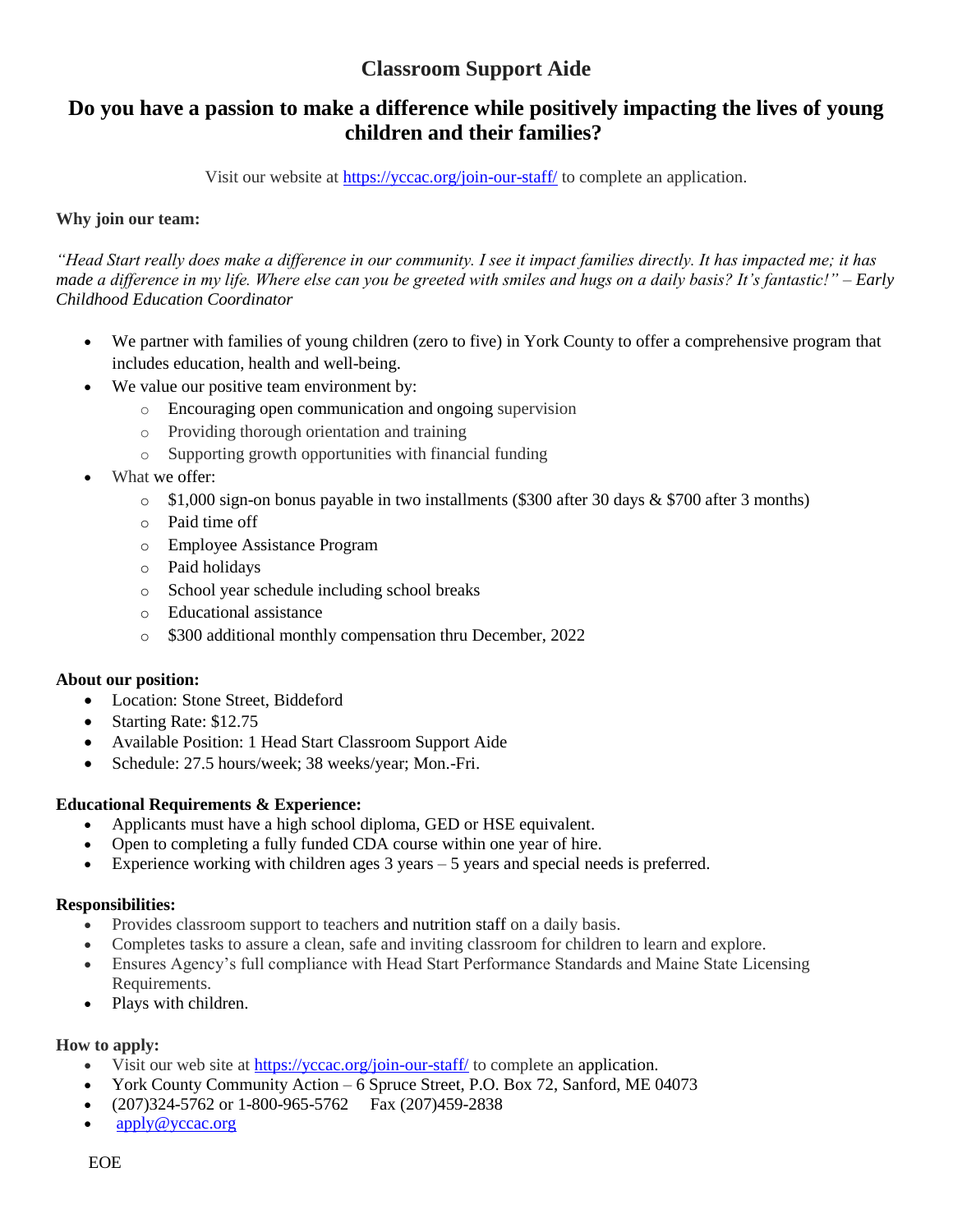## **Do you have a passion to make a difference while positively impacting the lives of young children and their families?**

Visit our website at<https://yccac.org/join-our-staff/> to complete an application.

## **Why join our team:**

*"Head Start really does make a difference in our community. I see it impact families directly. It has impacted me; it has made a difference in my life. Where else can you be greeted with smiles and hugs on a daily basis? It's fantastic!" – Early Childhood Education Coordinator*

- We partner with families of young children (zero to five) in York County to offer a comprehensive program that includes education, health and well-being.
- We value our positive team environment by:
	- o Encouraging open communication and ongoing supervision
	- o Providing thorough orientation and training
	- o Supporting growth opportunities with financial funding
- What we offer:
	- $\circ$  \$1,000 sign-on bonus payable in two installments (\$300 after 30 days & \$700 after 3 months)
	- o Paid time off
	- o Employee Assistance Program
	- o Paid holidays
	- o School year schedule including school breaks
	- o Educational assistance
	- o \$300 additional monthly compensation thru December 2022

## **About our position:**

- Location: Saco
- Starting Rate: \$12.75
- Available Position: 1 Early Head Start Classroom Support Aide
- Schedule: 20 hours/week; 38 weeks/year; Mon.-Fri.

## **Educational Requirements & Experience:**

- Applicants must have a high school diploma, GED or HSE equivalent.
- Open to completing a fully funded CDA course within one year of hire.
- Experience working with children ages  $6$  weeks  $-3$  years and special needs is preferred.

## **Responsibilities:**

- Provides classroom support to teachers and nutrition staff on a daily basis.
- Completes tasks to assure a clean, safe and inviting classroom for children to learn and explore.
- Ensures Agency's full compliance with Head Start Performance Standards and Maine State Licensing Requirements.
- Plays with children.

- Visit our web site at <https://yccac.org/join-our-staff/> to complete an application.
- York County Community Action 6 Spruce Street, P.O. Box 72, Sanford, ME 04073
- (207)324-5762 or 1-800-965-5762 Fax (207)459-2838
- [apply@yccac.org](mailto:apply@yccac.org)